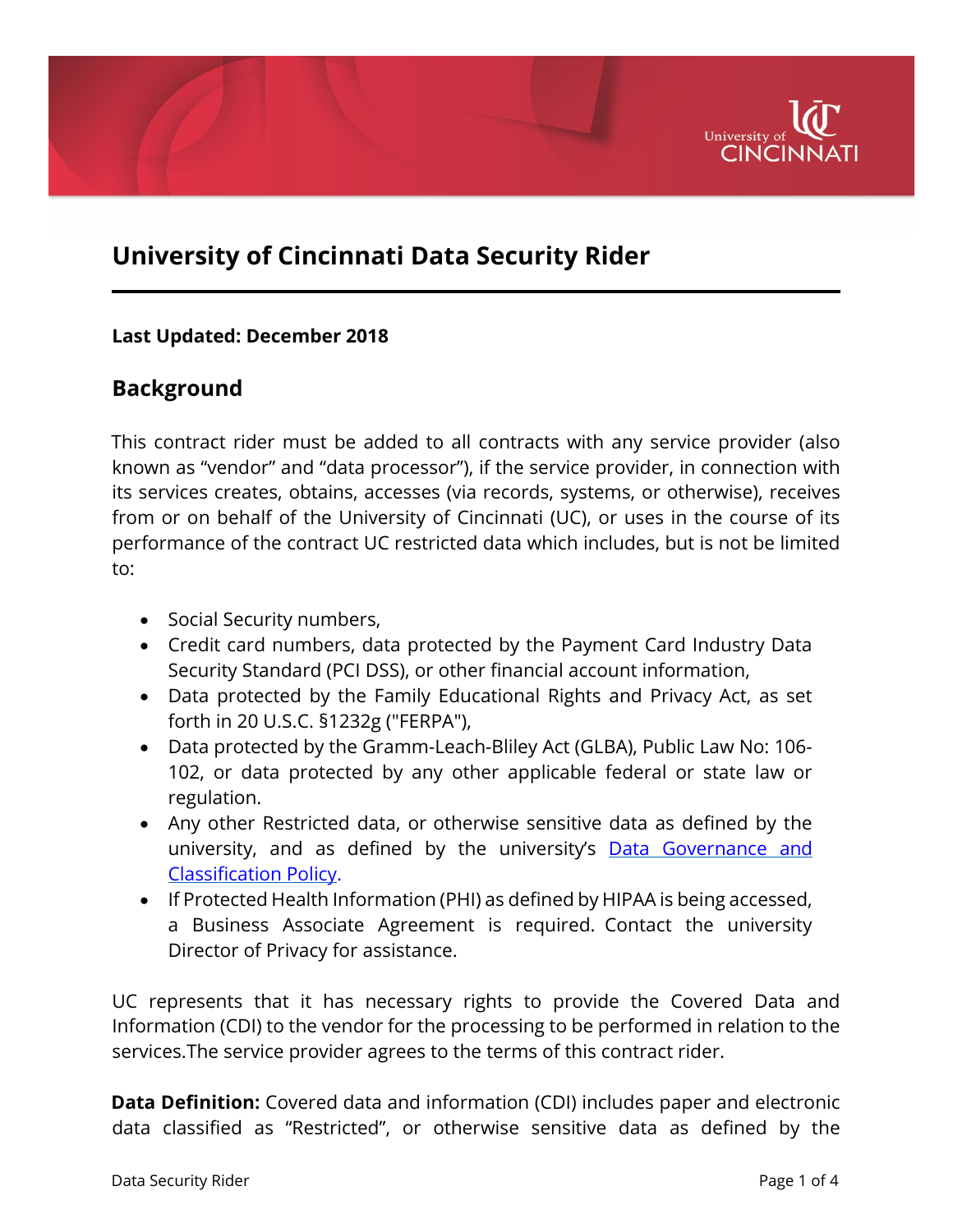university, in the university's [Data Governance and](http://www.uc.edu/content/dam/uc/infosec/docs/policies/Data_Governance_and_Classification_Policy_9.1.1.pdf) Classification Policy. This includes information supplied by the university or any individuals to the service provider.

**Security Standards:** UC will determine the scope, purposes, and manner by which the CDI may be accessed and processed by the vendor. The vendor will process the CDI only as set forth in UC's written instructions. All of the service provider's systems storing or processing CDI must comply with federal, state and local laws concerning data privacy, UC's Data Governance and Classification Policy, Vendor Minimum Safeguards, and where applicable, the European Union's General Data Protection Regulation (GDPR).

Service provider shall develop, implement, maintain and use appropriate administrative, technical and physical security measures to preserve the confidentiality, integrity and availability of all electronically maintained or transmitted CDI received from, or on behalf of university or any individuals. The service provider will extend these security standards obligations to all subcontractors by contract.

- Service provider must supply documentation of compliance with any applicable laws and regulations upon request.
- All systems and applications shall undergo vulnerability assessments, such as testing patch level, password security, and application security in accordance with industry best practices, or will provide reports upon request if conducted by a third party.
- Service provider agrees to allow UC to perform regular pen testing/vulnerability scans (operating system, patch, and application) in accordance with industry best practices.
- Routine event monitoring will be performed by the service provider; the service provider will immediately identify events related to unauthorized activity and unauthorized access.
- Service provider shall agree to forward unmodified system (and other appropriate) logs to UC owned SIEM (Security Information and Event Management) system owned by UC's Office of Information Security.
- The service provider shall agree to undergo regular security audits, preferably by certified third parties, occurring at least annually, and any identified issues must be resolved within 90 days of the audit report. UC may demand written proof of this audit at any time during the term of the contract.
- All services gathering Restricted data, or otherwise sensitive data as defined by UC's [Data Governance and](http://www.uc.edu/content/dam/uc/infosec/docs/policies/Data_Governance_and_Classification_Policy_9.1.1.pdf) Classification Policy must utilize secure communication methods, such as TLS, and use a certificate from an approved independent authority.
- All file transmissions involving CDI, or otherwise sensitive data as defined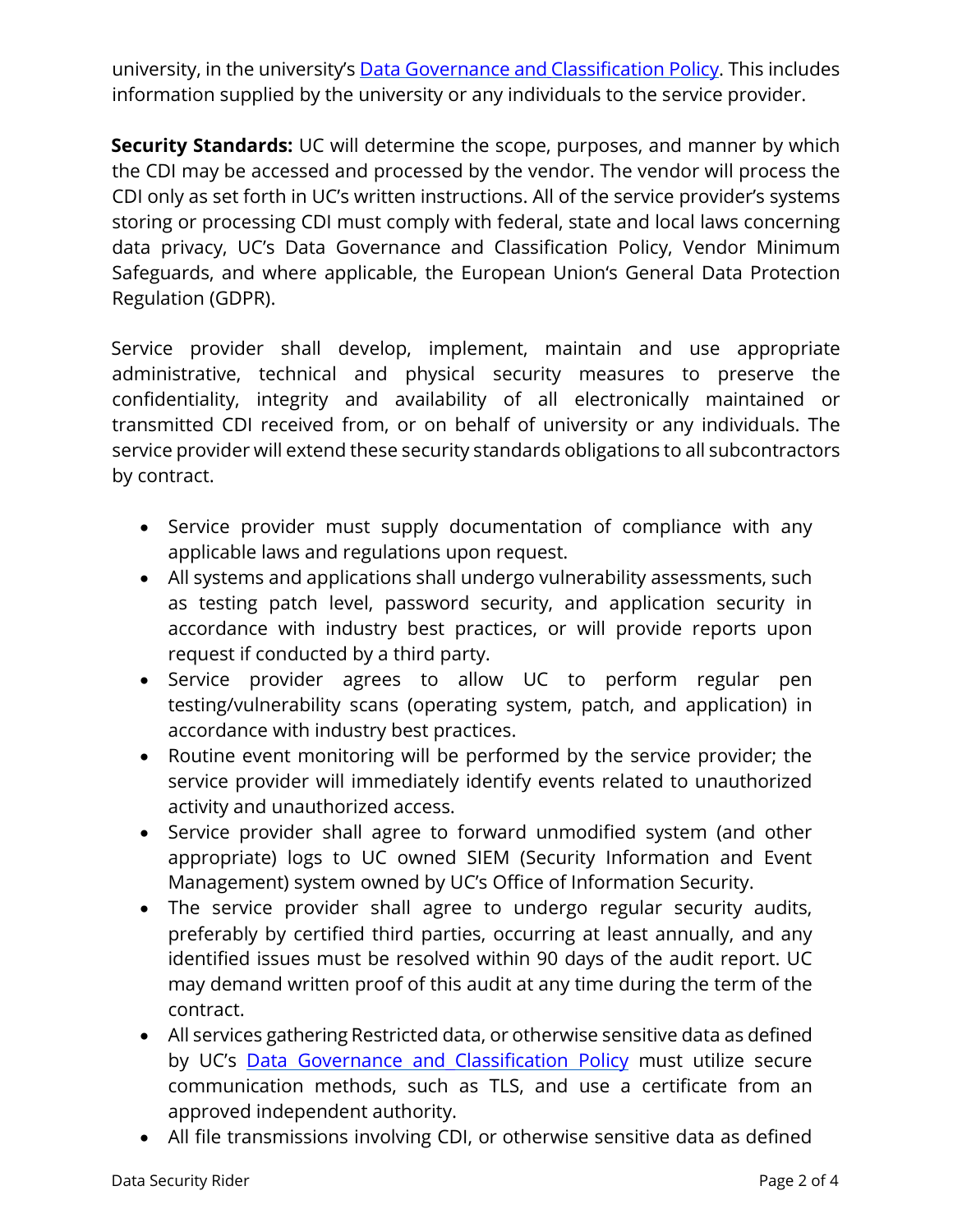by the university, must utilize secure communication methods; for example, TLS, SSH, SFTP.

- Service provider agrees to allow the use of Shibboleth authentication (or comparable authentication mechanism with university approval) if and when appropriate as requested by the university.
- Physical access to facilities where data is stored, whether production or backup, must reside within the continental United States. Any damage or unauthorized access to facilities must be reported to UC within 24 hours of its discovery. If any unauthorized access to UC's CDI occurred, the service provider must consult with UC officials before notifying those affected by the unauthorized access.

**Acknowledgment of Access to CDI:** Service provider acknowledges that the Agreement allows the service provider access to CDI. Data access shall be limited to those with a "need to know" and controlled by specific individual(s). As required by law, at no time will UC data be physically or logically accessible to a foreign national. The service provider must have procedures and solutions implemented to prevent unauthorized access, and the procedures will be documented and available for UC to review upon request. All of the service provider's employees with access to UC's CDI must be identified with names provided to the university upon request.

**Prohibition on Unauthorized Use or Disclosure of CDI:** Service provider agrees to hold CDI in strict confidence. Service provider shall not use or disclose CDI received from or on behalf of UC (or any individuals) except as permitted or required by the Agreement, as required by law, or as otherwise authorized in writing by UC. Service provider agrees not to use CDI for any purpose other than the purpose for which the disclosure was made.

**International Data Transfers**: In accordance with GDPR Article 44, Processor shall rely on a Valid Transfer Mechanism to transfer Personal Data for Processing (whether performed by Processor or by a Subprocessor) from the European Economic Area to another country.

**Retention, Return or Destruction of CDI:** Upon termination, cancellation, expiration or other conclusion of the Agreement, service provider shall return all CDI to UC or, if return is not feasible, destroy any and all CDI. Destruction of CDI shall be carried out in accordance with UC's data retention policies. UC shall approve the method of data destruction prior to destruction. If the service provider destroys the information, the service provider shall provide UC with a certificate confirming the date and method of destruction of the data.

**Maintenance of the Security of Electronic Information**: Service provider shall develop, implement, maintain and use appropriate administrative, technical and